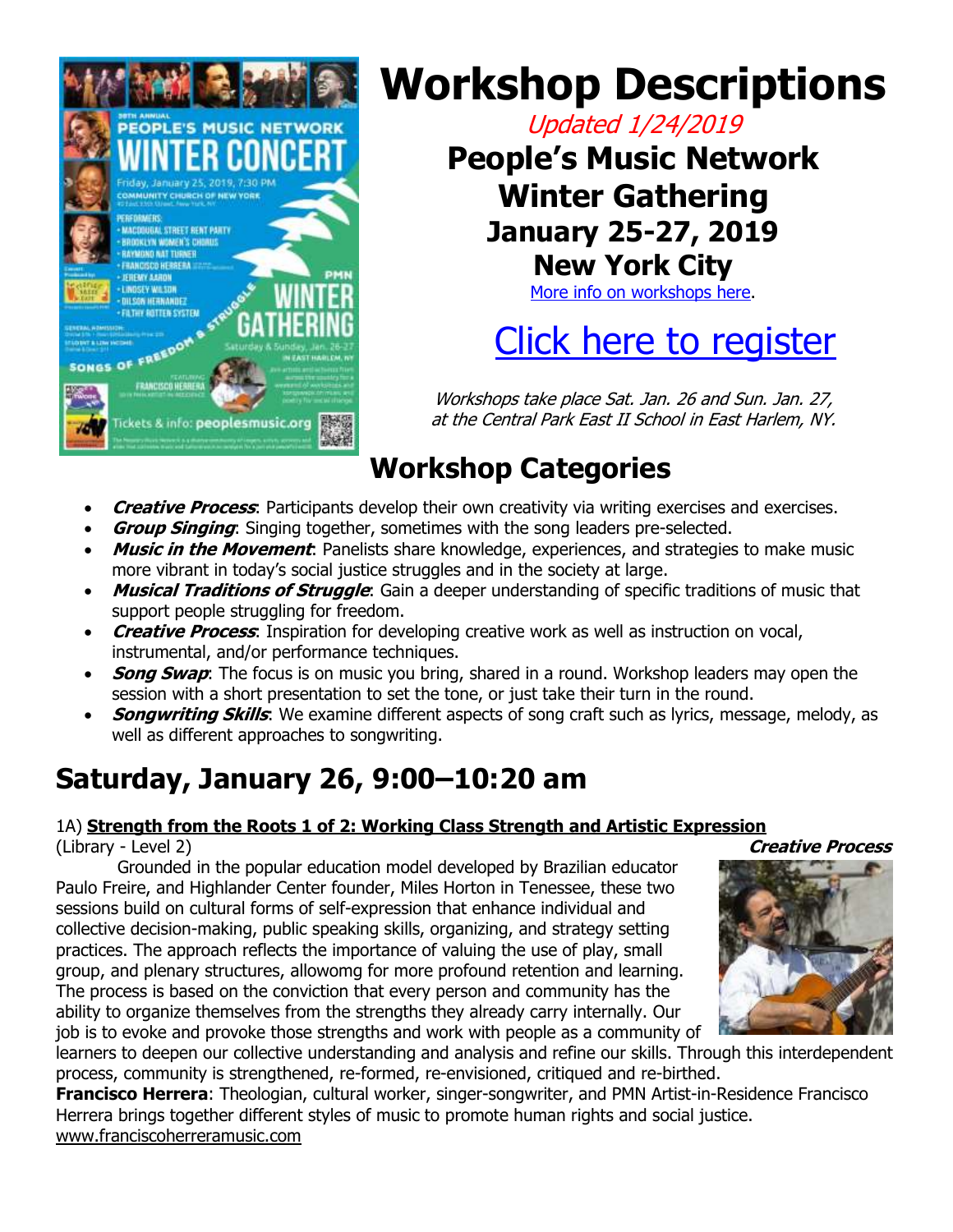#### 1B) **Building Bridges that Connect Networks of Musicians**

(Art Space - Level 3) **Music in the Movement**

This panel of artists are all organizing within their arts communities to use music and the arts as a tool for social change. They will discuss:

- 1. How artistic & social justice organizing work intersect in the communities where they're active.
- 2. Strategies for the local and national level to build solidarity within the networks they're building (as opposed to ego-driven market competition) as well as practices for sustainability.
- 3. How they're working to establish an intentionally diverse network of musicians?
- 4. How local musicians networks have unified as artists to bolster current social justice organizations and campaigns though concerts and other arts events?
- 5. How their organizing promotes the sharing of money as well as time in the service of radical inclusion.

**Luci Murphy(Moderator):** D.C.-based vocalist and song-leader. Former PMN Steering Committee member. Member of the D.C. Labor Chorus. Founder and director of the Black Workers Center Chorus. [www.blackagendareport.com/luci-murphy\\_cultural\\_warrior](http://www.blackagendareport.com/luci-murphy_cultural_warrior)

**Olusanya Bey**: Poet, mindfulness instructor and arts educator. He is one of the founding members of the Anti-diVision League, a collective of artists (largely from CT) who use their various art forms to raise awareness around the many social inequities plaguing our nation, and to also raise funds for community organizations actively engaged in resistance.

**Sarah Rose Nunes**: Singer, artist and activist and founding member of the Anti-diVision League based in Hartford, CT who uses music and arts events as an organizing tool to raise awareness and funds to combat the social injustices in our communities.

**Annie Levin**: Annie Levin is a writer and organizer with Sing in Solidarity: A Project of New York City DSA. She helped organize Voices for Immigrant Justice, a left unity concert benefitting members of the Central American migrant caravans.

**Nicholas Horner**: In 2014, he founded "Porch Stomp" -- a festival for cross-genre folk musicians (traditional folk, old-time, blues, roots, bluegrass and americana) and music lovers to share in a day of music and fun in Nolan Park (NYC). Porch Stomp now includes 100+ acts. It is run by a 100% volunteer team of artists and community builders. Nick also organizes Flatfoot Flatbush and is a successful songwriter and touring musician.

### 1C) **Women's Song Swap** (306 G+H - Level 3) **Song Swap**

This song swap is open to ALL women (including trans women) who feel nourished sharing songs by and about women and their issues. Within the limits of time, every woman is invited to sing a song (original or by someone else) or request that we sing a song. This session provides a time and space to share meaningful songs and say a word about them as we listen, laugh, perhaps cry together and hear each other deeply.

**Bev Grant**: Founder and director of the Brooklyn Women's Chorus. [www.bevgrant.com](http://www.bevgrant.com/)

### 1D) **Songs of the Resistance** (110 - Level 1) **Song Swap**

Unsurprisingly, life under the Toddler-In-Chief has NOT been pleasant! In fact, it's been worse than we imagined. Yet, "our Prez,"\* has proven unintentionally inspirational for many singers and songwriters.

While some have chosen to update old songs, there are also many fine new ones about the current situation  $-$  and the many

issues that have been brought to the fore (immigration, #BlackLivesMatter, #MeToo, Islamaphobia, and more). This workshop wants your contributions to this "genre." Hopefully we can all learn some new songs to bring to our activities. (Participants are encouraged to bring lyric sheets and/or contact info for their songs.)





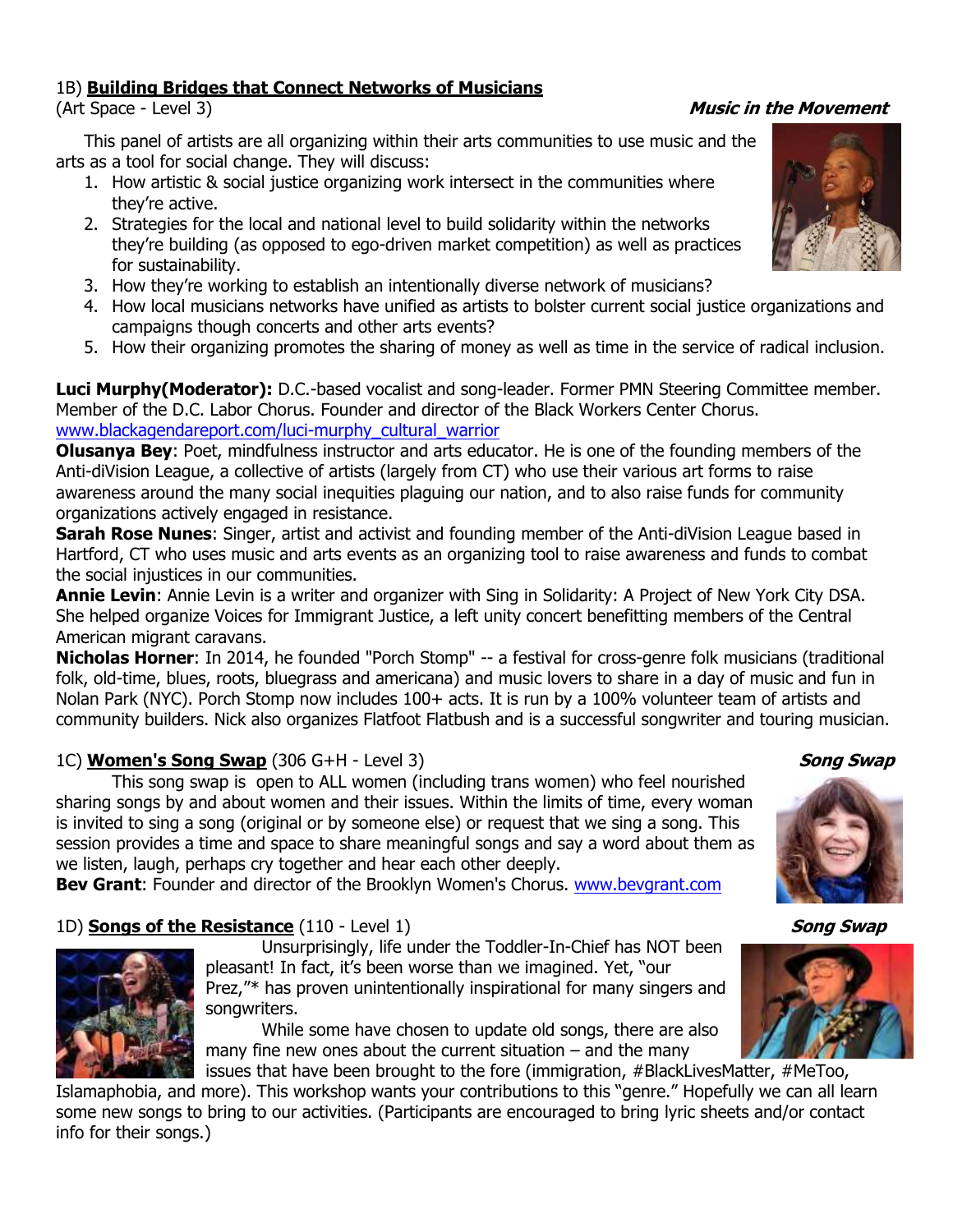We invite you to submit song lyrics in advance (only one each); we will try to print as many as possible on two sides of a one sheet of paper. Send your "bon mots"- deadline: January 21st to mikeglick@earthlink.net.

\* aka tRump, Angry Creamsicle, 70-Year-Old Toddler, the Angry Cheeto, Bumbledore, Don the Con, SCROTUS (So-Called-Ruler-Of-The-US )

**Mike Glick**: Long time PMN member and member of GENERATIONS, a father/son led progressive music group using jazz, blues, US folk, Brazilian, latin music and more. www.generations-music.com [www.generations-music.com](http://www.generations-music.com/)

**Lindsey Wilson**: Singer/songwriter who embraces issues of the heart and mind in her original music. She writes love songs, protest tunes, and lyrics of empowerment. Her influences include Richie Havens, Joni Mitchell, Carole King, and Karen Carpenter, but her message is all her own. [www.facebook.com/LindseyWilsonLive](http://www.facebook.com/LindseyWilsonLive)

#### 1E) **Improvisational Singing Games** (305D - Level 3) **Creative Process**

Improvisational Singing Games immediately engages even the shy-est player in singing playfully improvised melodies in a safe and welcoming environment. Simple vocal games scaffold into group improvisations which are deeply gratifying and fun. Opportunities abound for participants to share personal truths in a musical setting, explore at your own comfort level, take safe risks, discover individual strengths and learn to be a dependable ensemble member and music creator. **Martin Swinger**: A life-long performer/arts educator has studied with international teachers of the improvisational form. He shares his imaginative approach to singing with anyone willing to be playful with their voices. [www.martinswinger.com](http://www.martinswinger.com/)

## **Saturday, January 26, 10:35 – 11:55 am**

#### 2A) **Strength from the Roots 2 of 2: Using Song and Culture and Asset Inventory for Organizing** (Library - Level 2) **Music in the Movement**

This is the second part of a two part workshop. See description above: workshop 1A. **Francisco Herrera**: Theologian, cultural worker, singer-songwriter, and PMN Artist-in-Residence Francisco Herrera brings together different styles of music to promote human rights and social justice. [www.franciscoherreramusic.com](http://www.franciscoherreramusic.com/)

### 2B) **Nueva Canción: a Younger Generation's Take**

(Art Space - Level 3) **Musical Traditions of Struggle**

In this workshop we revisit the legacy of Latin American nueva canción, the socially conscious anticolonial musical-poetic movement of the 1960s, as heard and reimagined by a younger generation. We celebrate the legacy of Caribbean and Latin American politically-committed poets through originallycomposed songs and Puerto Rico's national guitar, the Puerto Rican cuatro. Poems that challenge racial, ethnic and gender expectations are sung and/or recited in Spanish, French, and English, and translated or summarized when not in English. We also explain some key Caribbean/Latin American musical elements through interactive practices.

**Mario Cancel-Bigay**: Doctoral candidate in Ethnomusicology at Columbia University, he earned his M.A. in Interdisciplinary Studies from NYU, and his B.A. in Modern Languages from the University of Puerto Rico. [www.facebook.com/mario.cancel.54](http://www.facebook.com/mario.cancel.54)

**Yarisa Colón Torres**: Award-winning poet and professor at Bronx Community College, she earned her M.A. in Puerto Rican literature at the Centro de Estudios Avanzados de Puerto Rico y el Caribe. [www.espacioasiray.blogspot.com](http://www.espacioasiray.blogspot.com/)



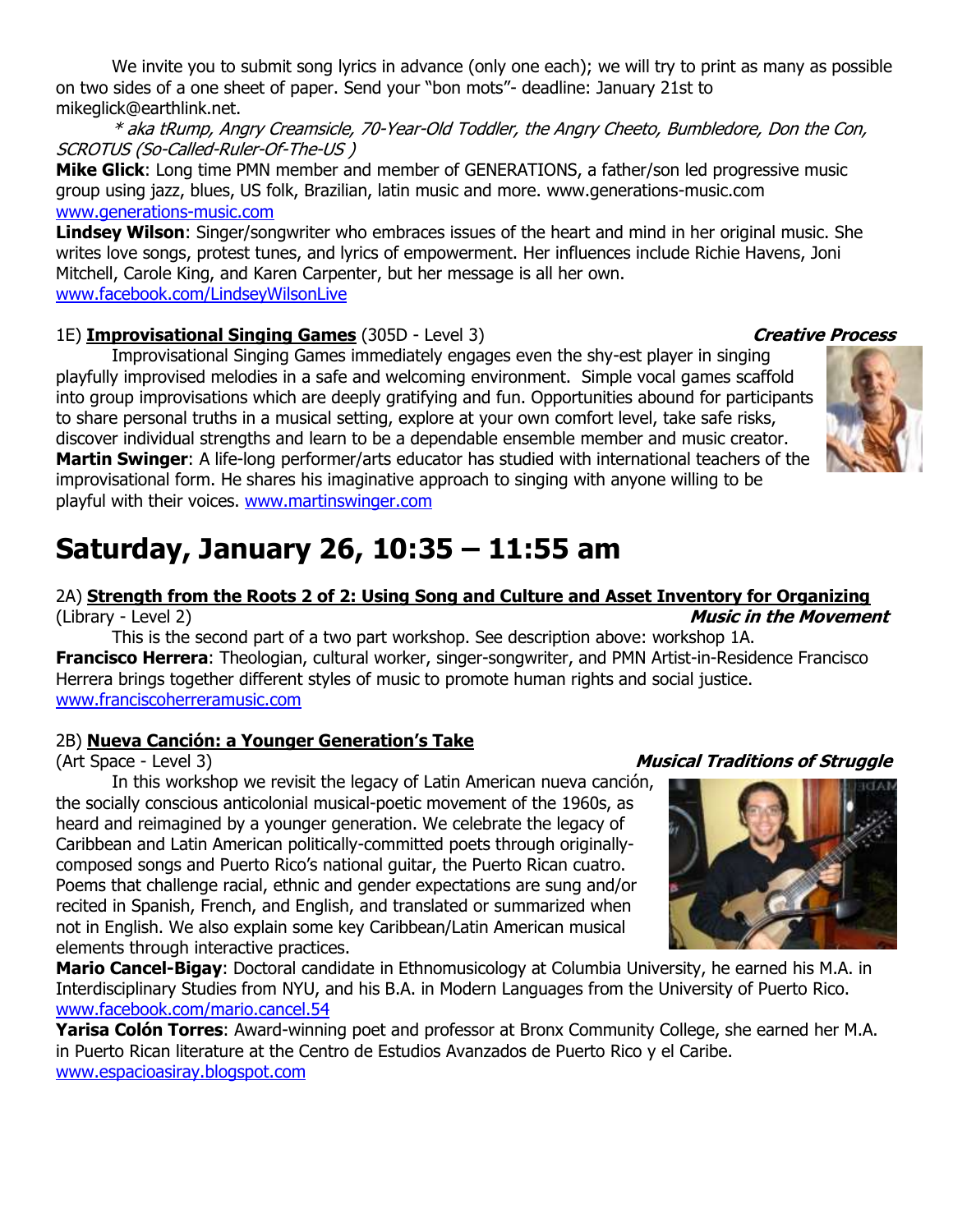#### 2C) **Choral Singing** (306 G+H - Level 3) **Group Singing**

Bev Grant, director, and members of the Brooklyn Women's Chorus will teach some of their choral arrangements. All levels and voices are welcome. **Bev Grant**: Founder and director of the Brooklyn Women's Chorus. [www.brooklynwomenschorus.com](http://www.brooklynwomenschorus.com/)

#### 2D) **Grain of Salt: Workshopping Songs in Progress** (110 - Level 1) **Creative Process**

Stuck somewhere in the middle? Here's an interactive and participatory workshop for any songs or parts thereof that you'd like to have some input on. We'll hear these songs-in-progress and become a collective think-tank about what's working so far and what might be improved upon. It's also an opportunity to hone your listening and feedback-giving skills as we work with as many participants as time allows and collectively ponder the many elements – lyric, melody, rhythm, chord progression, key, arrangement, etc. – that make a song click. Participants are invited to bring 10-15 lyric sheets of the song they'll be presenting.

**Terry Kitchen**: Long-time member of PMN; singer-songwriter for many years. [www.terrykitchen.com](http://www.terrykitchen.com/)

2E) **Rainbow Song Swap (formerly known at the LGBTO Song Swap)** (305D - Level 3) **Song Swap** This circle gives voice and support to LGBTQIA songs and issues. ALL are welcome to share songs that speak to the queer experience: originals, existing songs that offered meaning or comfort, songs you wish you had heard, rallying anthems, personal revelations, celebrations of strength over adversity and the power of diversity. All are welcome - LGBTIQA identified and Allies. Due to the nature of this workshop we respectfully request participants arrive in a timely way, share with us and not just 'drop by'.

**Martin Swinger**: A thoughtful facilitator establishing safe space for participants to share profound and intimate, unique and universal themes. Martin is a life-long musician and gay activist. [www.martinswinger.com](http://www.martinswinger.com/) **Dave Gott**:

### 2F) **Make it Full Time: Financial Sustainability for Creative Professionals**

Khaiim the RapOet will give an overview followed by Q&A, based on his online mastermind program for creative professionals. Participants will be acquainted with the 4 components of a sustainable arts career, the 12 major obstacles on the path to sustainability, and an introduction to the tools and solutions for each one. This workshop is not intended for those who've just begun dabbling in the arts; rather it guides those who are already establishing themselves as creative professionals to become more financially sustainable, in the midst of family and other competing responsibilities common to adult professional artists.

**Khaiim the RapOet**: an international touring artist and keynote speaker. He's received critical acclaim as a positive rapper while performing with everyone from Pulitzer Prize poets like Alice Walker to Grammy winning MCs like Common. He's also recorded in Jay-Z's studio with J Cole's multiplatinum engineer Mez. Although Khaiim lectures at colleges such as Trinity and Yale, fans know him as the charismatic MC Self Suffice, whose album with Dreamville's Mez summited the Indie Hip-Hop Top 40. Catch him with his live band performing the new album "Self Control" at a venue near you! [www.rapoets.com](http://www.rapoets.com/)







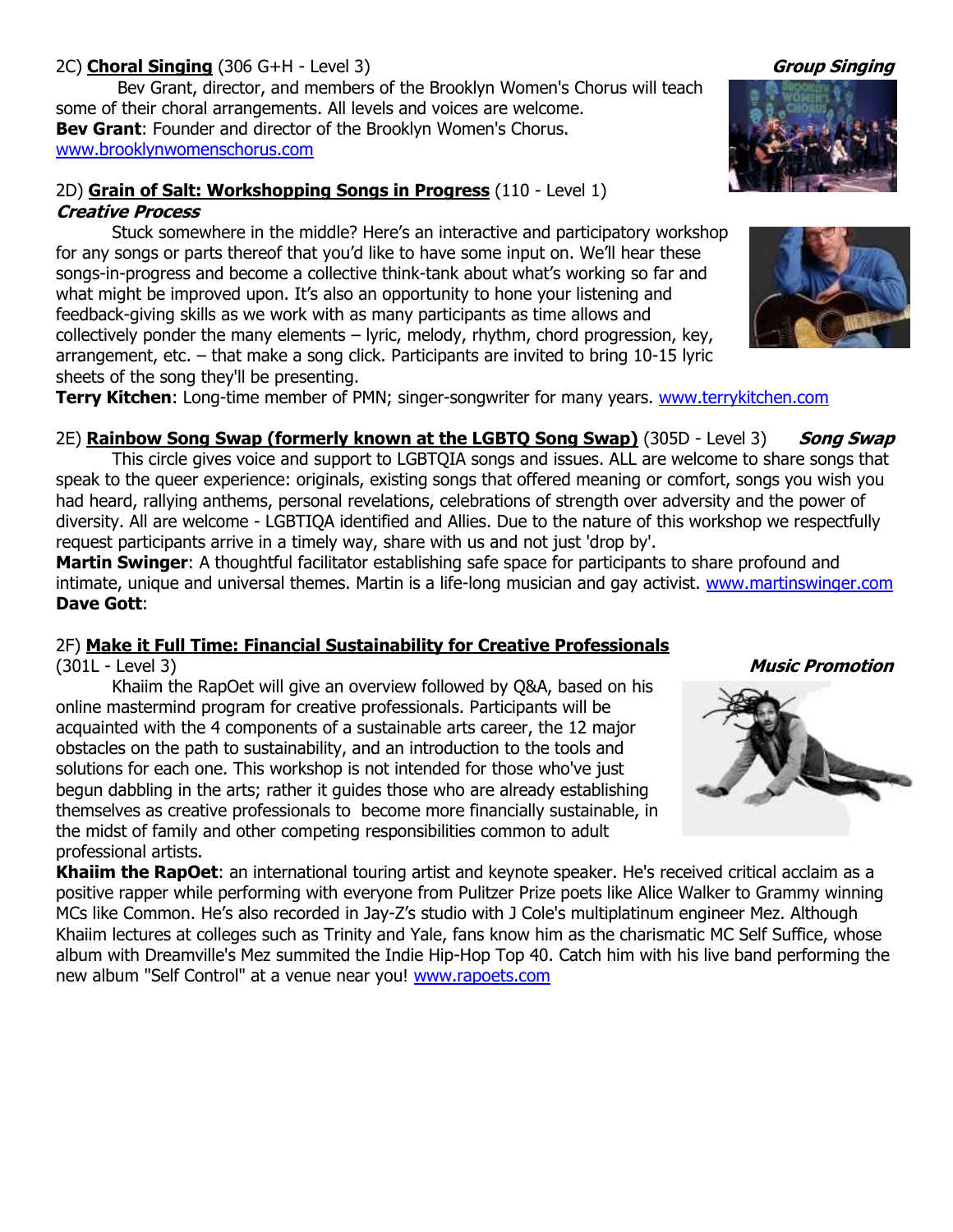## **Saturday, January 27, 2:15 – 3:35 pm**

#### 3A) **Children's Concert** (Library - Level 2) **Concert Concert Concert**

This concert is FREE and open to the Public, so tell every child in NYC about it! It will feature: a chorus of children singing Woody Guthrie songs in Spanish, led by Bernardo Palombo; a group of children known as The Garden Players, led by Betina Hershey, A group of students from CPEII led by Paul Clarke, plus Martin Swinger, Lydia Adams Davis and others.

#### 3B) **Commemorating Pete Seeger's 100th Year** (Art Space - Level 3) **Group Singing**

Commemorating Pete Seeger's 100th year, we will present songs and stories of Pete's activism throughout his life i.e. Spanish Civil War, Unions, McCarthy era, Civil Rights Movement, Environmental Movement etc. In the Tradition of Pete we will encourage the attendees to join us in song.

**Walkabout Clearwater Chorus**: Walkabout Clearwater Chorus includes: Patricia Evans, Johnny Fisher, Lou Goldstein, Nancy Goldstein, Debbie Kair, Michael Lavery, Sandi Lieb-Geiger, Norma

Moshman, Steve Moshman, John Sarna, Laurie Siegel, Carole Siegel, Jeffrey Siegel, Steve Siegelbaum, [www.walkaboutchorus.org](http://www.walkaboutchorus.org/)

### 3C) **Raging Grannies in Action** (306 G+H - Level 3) **Music in the Movement**

In the tradition of wise women elders, the mission of the "Raging Grannies" is to promote global peace, justice and social and economic equality by raising public awareness through the medium of song and humor. We will all sing Raging Granny songs. We will discuss what we do, where we do it, and the desired impact. We will invite others to share their work and songs, focusing on bringing easy to sing music to demonstrations, events and public spaces. Participants will learn how to write and perform music that works well for sing alongs with the general public and with a wide range of groups.

**Adele Rolider**: Singer- songwriter and music therapist; Been a member and vocal coach for the Raging Grannies for about 15 years.

**Other Raging Grannies include**: Alice Sturm Sutter, Nikki Leger, Nora Freeman, Nancy Adelman, Corinne Willinger, and Judith Ackerman, Mary Lutz, Mercy Van Vlack, and Richenda Kramer.

### 3D) **Stanzas for the Movement: A Poetry Exchange** (110 - Level 1) **Song Swap**

Come one, come all! Are you a writer? Have you always wanted to share your poems but haven't been granted the space? Now is finally your chance to showcase your work. Spoken word artists Luz Ozoria and Dilson will give tips and advice on poetry, while opening the space for participants to share their written work and discuss the importance of poetry in our social justice movements.

**Dilson Hernandez**: He is a multi-genre artist from the Bronx. His talents include creative writing, playing various instruments, spoken-word poetry, singing, audio engineering, and beat making. [www.dilsonmusic.com](http://www.dilsonmusic.com/)

**Luz Ozoria**: She is a multi-genre artist with passions in writing, spoken-word poetry, film production, and painting. She recently founded a creative group dedicated to creating spaces for uptown and Bronx creators to share their art.





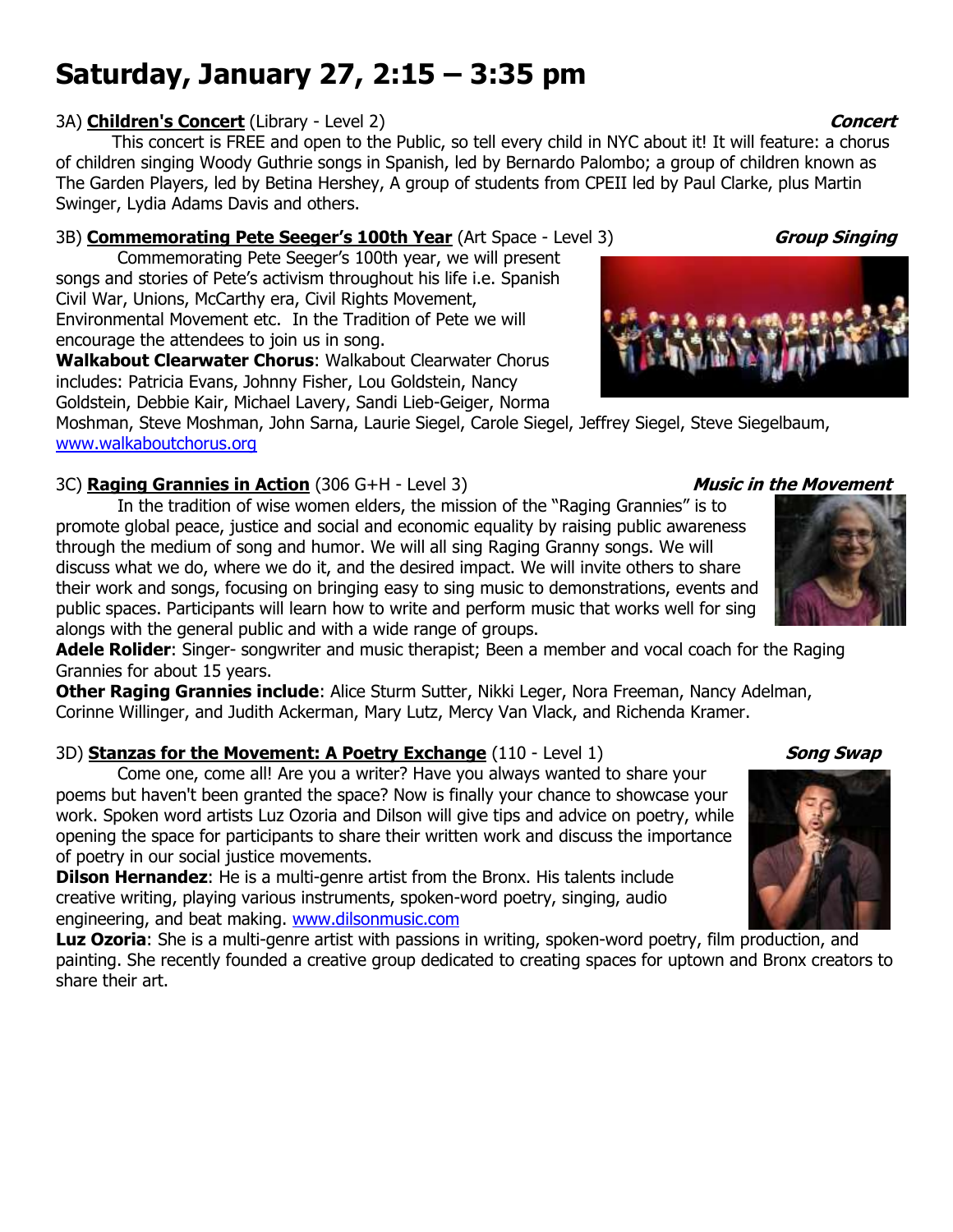#### 3E) **Guitar Fingerboard Workshop** (305D - Level 3) **Creative Process**

Can't get where you're going if you don't know where you are. Detailed exploration of the structural

nature of a guitar fingerboard. The ability to locate the sounds that we hear, chord inversions, notes in all keys, etc. opens up creative possibility.

**Barry Kornhauser**: Brooklyn resident and longtime PMN member. Actively involved in music most waking hours. Enjoys exchanging and sharing insights, speculations, hallucinations especially in the service of people's revolution. Plays guitar, cello and many other instruments.

### 3F) **Artists as Cultural Organizers in the Poor People's Campaign**

In these times, people are rising up. We must raise our voices and infuse our movements with music – to unite, galvanize, energize, inform, comfort, calm, direct, and encourage. Figuring out HOW to incorporate music into direct actions and work with movement organizers can sometimes be a challenge. This workshop will explore effective strategies for using music in direct action and organizing spaces today. Drawing on lessons and songs from the Poor People's Campaign: A National Call for Moral Revival, we will lift up specific practices that have been used to prepare both traditional organizers and song leaders to

understand music as an organizing tool. We will also focus on the role of music in direct action spaces and explore its ability to ground, energize, de-escalate, and transform our actions.

**Charon Hribar**: Dr. Charon Hribar is the Director of Cultural Strategies at the Kairos Center for Religions, Rights, and Social Justice and Co-Director of Cultural Arts for the Poor People's Campaign: A National Call for Moral Revival. Over the past 15 years, Charon has [www.poorpeoplescampaign.org](http://www.poorpeoplescampaign.org/)

**Luci Murphy**: D.C.-based vocalist and song-leader whose music draws inspiration from the folkloric traditions and musical idioms of cultures and languages throughout the world. Former PMN Steering Committee member. Member of the D.C. Labor Chorus.

## **Saturday, January 26, 5:00-6:15 pm (Free Space)**

During the Free Space, you can propose a workshop, activity, or jam right up to the very last minute. Deadline for proposals is Saturday, January 26 at 4:00 PM.

At the registration table, write up a description of a small workshop, discussion, or activity that you'd like to help lead during this time. Use the schedule grid to reserve a room. This is an opportunity for last minute collaborations among artists, as well as people who missed the deadline to submit a workshop. Since our physical space is limited, sign up as early as you can.

The topics, group leaders, and locations will be announced at the end of the plenary, which is Saturday at 4:50 PM. Large pieces of paper will be posted to indicate what is happening where. Please start thinking now what topics you'd like to connect with other musical activists about. Also feel free to use this time for napping, exploring the neighborhood, jamming in the hall, or socializing.

### **Pre-Scheduled Free Space Activities:**

EyeOpeners (306 G+H) --- (Sat., 5:15-6:00pm)

Improve concentration, attention and mental skills through fun movement games involving your eyes. Enhance vision and focus. Includes learning RelaxToFocus workout. EyeOpeners are mind openers!. This workshop is geared toward youth but adults are especially welcome to participate or observe.

Dr. Martha Eddy: [www.movingforlife.org](http://www.movingforlife.org/)

#### Open Song Swap (305A)

We'll go round the circle and take turns performing songs/spoken word pieces we want to share. This will be an open space for sharing.

(301L - Level 3) **Music in the Movement**

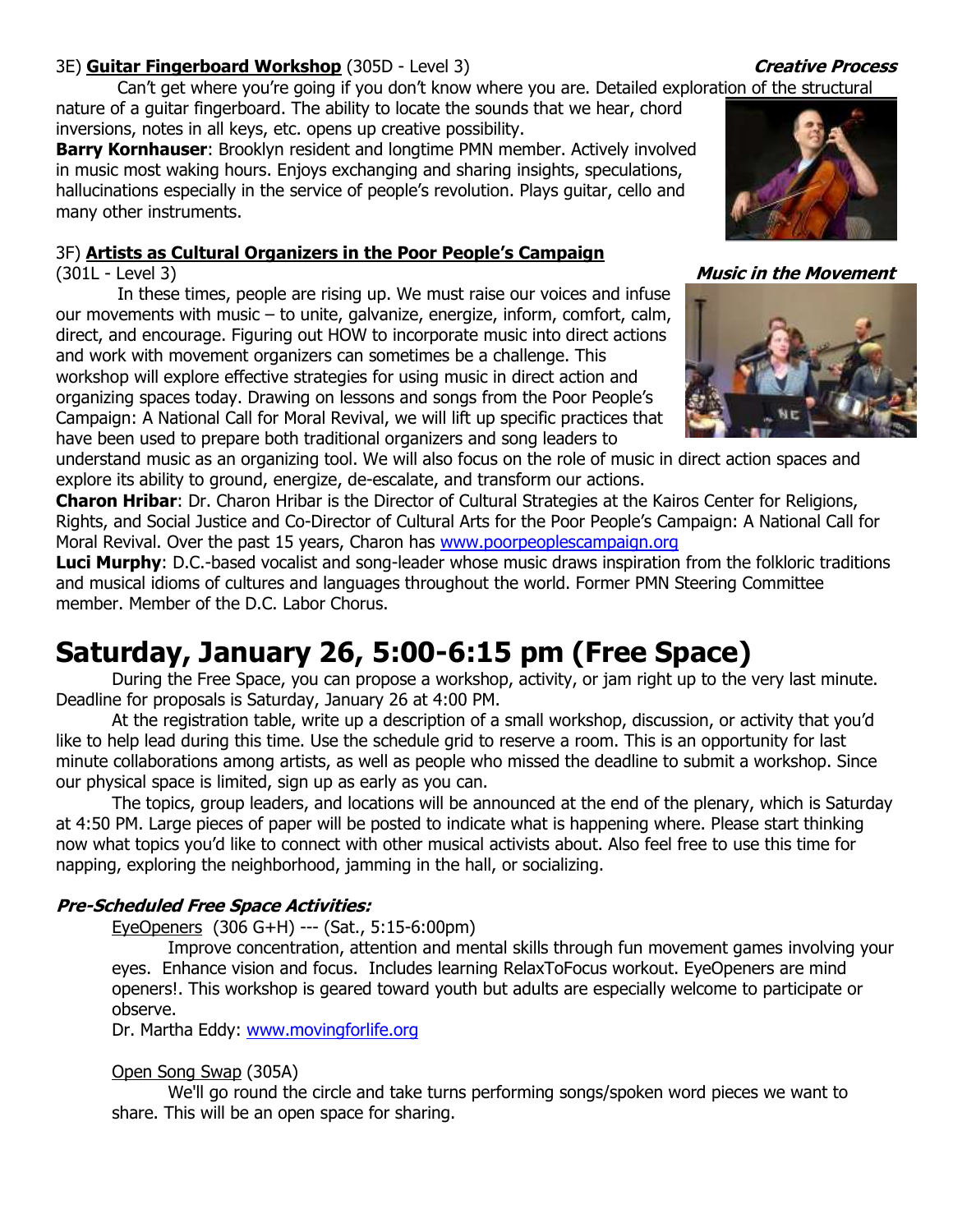## **Sunday, January 27, 9:00 – 10:30 am**

#### 4A) **Songs of the Spirit** (Library - Level 2) **Group Singing**

Songs of the Spirit is a PMN tradition since 1982. We gather in a large circle for a cappella singing of inspirational and empowering songs. Between songs, we pause, breathe and feel the energy and connection of the group.

Please select songs that can be learned immediately and where essentially the entire song can be sung by every voice. Because we are aiming to achieve full group participation throughout, we ask that you not choose songs in which only the leader knows the verses or which preclude full participation. If you've already initiated one song, make space for someone else to do this.

Songs of the Spirit allows us to practice spontaneity and responsiveness in a large group – both essential components of community building. We aim to transcend attachments we feel to specific songs and our own leadership and to become more aware of ways the whole group can feel inspired. We hope to conclude feeling centered and grounded.

**Verne McArthur**: Activist, song-leader, and long-time UU member from Springfield, MA. He travels around UU congregations in New England offering Sunday services built around congregational singing.

**Luci Murphy**: D.C.-based vocalist and song-leader whose music draws inspiration from the folkloric traditions and musical idioms of cultures and languages throughout the world. Former PMN Steering Committee member. Member of the D.C. Labor Chorus.

### 4C) **Online and Traditional Promotion: A PRimer** (306 G+H - Level 3) **Music Promotion**

Learn how to promote yourself and your music in this participatory workshop. Topics will include crafting bios and one-sheets, media relations, the importance of having a good website and Electronic Press Kits and what they should feature, how to effectively and efficiently use social media, and how performers and presenters can work together to promote events.

**Michael Kornfeld**: An award-winning communications & PR strategist, Mike counts a number of independent recording artists among his clients. He is editor and publisher of AcousticMusicScene.com, president of the Folk Music Society of Huntington (NY), VP of the Northeast Reg [www.michaelkornfeld.com](http://www.michaelkornfeld.com/)

### 4D) **Black Banjo Traditions & Cultural Memory**

By examining contemporary Black banjo players and their performance practices, participants will gain a deeper understanding of cultural memory, the power it can impart to performers, and how we can best use that power.

**Jake Blount**: A performer and ethnomusicologist (B.A., Hamilton College) specializing in the fiddle and banjo music of Black and Native American communities in the Southeastern United States. [www.jakeblount.com](http://www.jakeblount.com/)

### (110 - Level 1) **Musical Traditions of Struggle**



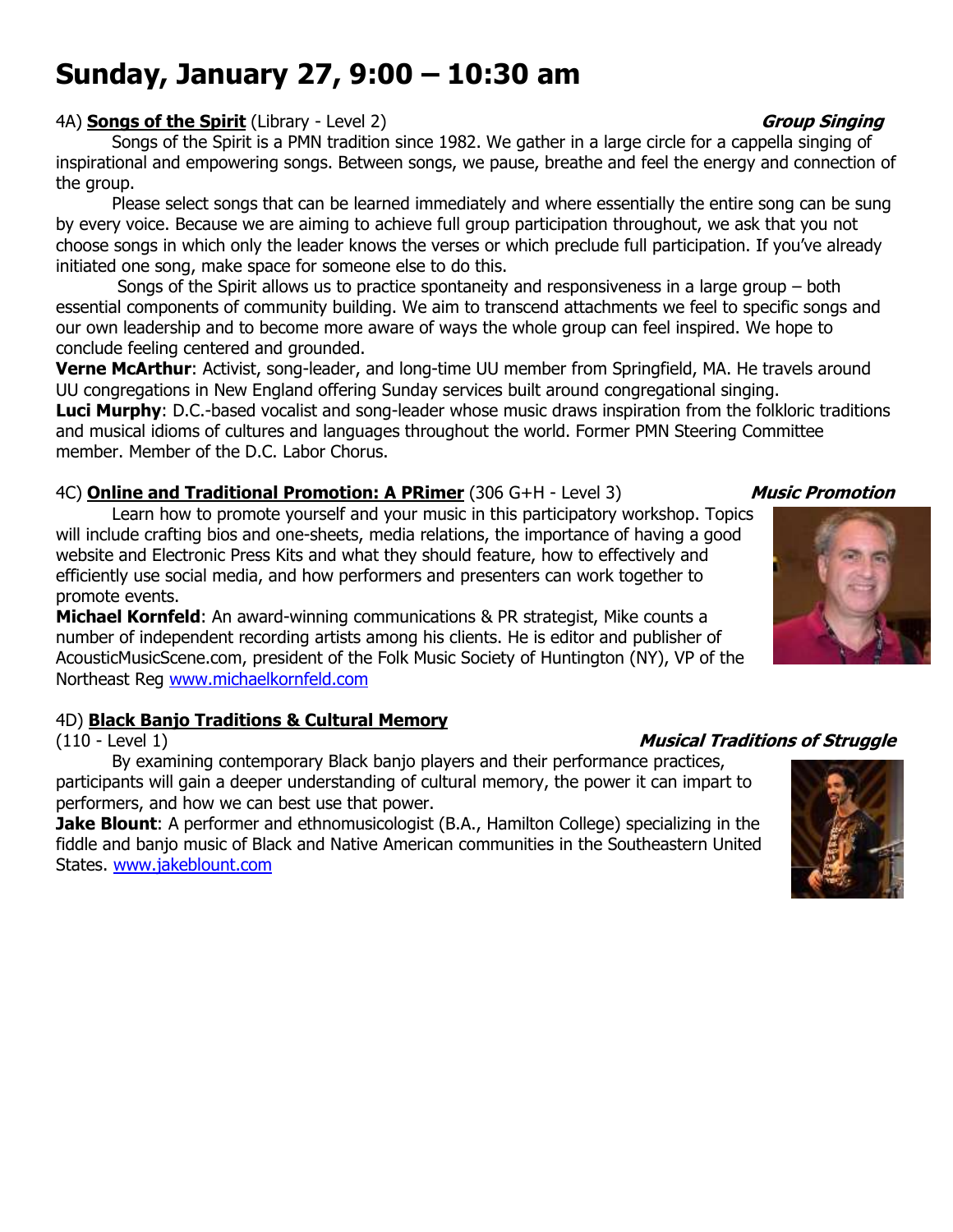## **Sunday, January 27, 10:45 am – 12:15 pm**

### 5A) **Living Hip-Hop: A Nonviolent Creative Response to Oppression**

#### (Library - Level 2) **Musical Traditions of Struggle**

Khaiim the RapOet and Professor Seth Markle will interview guests of their upcoming college course, in which icons such as Abiodun Oyewole of the Last Poets will discuss the often dismissed positive achievements of Hip-Hop culture, origins in the Civil

Rights Movement, and how each of its 10 Elements can be used to respond to oppression in a creative way, rather than passing on that oppression to other marginalized groups.

**Khaiim the RapOet**: An international touring artist and keynote speaker.

**Seth Markle:** Associate Professor of History and International Studies at Trinity College whose work focuses on the histories of cultural and political exchange between Africa and the African Diaspora. He is advisor to "The International Hip-Hop Festival" and author of,

A Motorcycle on Hell Run: Tanzania, Black Power, and the Uncertain Future of Pan-Africanism, 1964–1974. <https://www.sethmarkle.com/>

**Abiodun Oyewole:** of the Last Poets.

### 5B) **World Music Rhythms** (Art Space - Level 3) **Musical Traditions of Struggle**

In this workshop, Members of Banjo Nickaru & Western Scooches will explore how world music rhythms & sonorities in our music can be a step toward community that fully includes diverse cultures. We will explore scales, harmony, rhythms,



polyrhythms, and hemiola from India, Brazil, Latin America, Gullah-Geechee, West Africa as well as Ostinato patterns, clave, and call and response. How can we incorporate these devices from other cultures into our own original music in ways that show respect to the people who created them? We will discuss how to position ourselves as a world community of diverse artists. Participants are welcome to bring samples of their own original music that incorporates world music. **Nick Russo**: Co-founder of Banjo Nickaru & Western

Scooches. Appears on ABC's Good Morning America, Sam Mendes film, ''Away We Go'' and was a sideman with the late greats: Jimmy McGriff, Teddy Charles and Sonny Dallas. [www.banjonickaru.com](http://www.banjonickaru.com/)

**Chris Eddleton**: A full-time musician living in Williamsburg, Brooklyn. Chris tours Europe and the U.S. with a popular local Punjabi-Funk band called Red Baraat.

### 5C) **Functional Protest Music: Tactical lessons from South Africa, and the rural South**

(306 G+H - Level 3) **Music in the Movement**

The legacy of mass resistance in South Africa and the rural US south to racism, apartheid, and capitalism led to some of the most compelling examples of functional protest music. The music that emerged from these struggles effortlessly fused forms rooted in vernacular song, dance, and congregational singing with revolutionary politics and practical tactics. Song forms gained practical applications, from dislodging lines of police, to secretly describing plans for mass action in code that provide compelling templates for radical music of today. Come ready to sing and also discuss/present songs you have learned/wrote that you feel have practical use in mass protest. Come ready to sing!



**Ben Bath and members of the DSA Sing In Solidarity Chorus**: Ethnomusicologist, philosopher and singer who has researched the history of American folk music and the International and American Left.